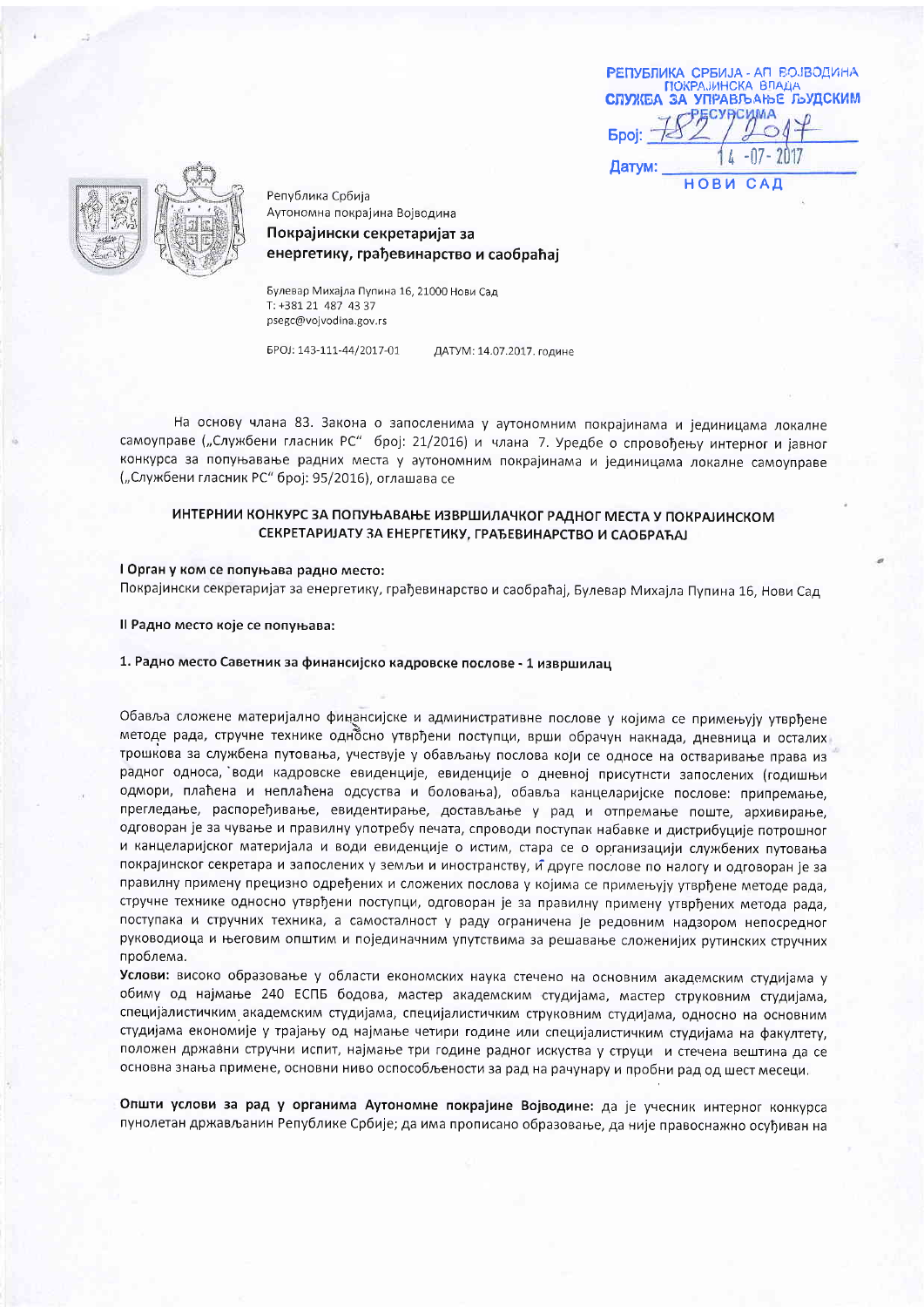безусловну казну затвора од најмање шест месеци и да му раније није престајао радни однос у државном органу, односно органу аутономне покрајине и јединице локалне самоуправе, због теже повреде дужности из радног односа.

# III У изборном поступку проверавају се оспособљености, знања и вештина кандидата и то:

-Познавање Закона о буџетском систему, Уредбе о буџетском рачуноводству, Закона о запосленима у аутономним покрајинама јединицама локалних самоуправа и познавање организације покрајинске управе непосредно, кроз разговор са кандидатима:

-Познавање рада на рачунару- увидом у приложени доказ уколико кандидат поседује доказ о познавању рада на рачунару (уверење, сертификат, потврда и сл.), а уколико кандидат не поседује, провера познавања рада на рачунару извршиће се писменим путем;

-Вештине руковођења и вештине комуникације -непосредно, кроз разговор са кандидатима.

IV Место рада: Нови Сад, Булевар Михајла Пупина 16.

V Рок за подношење пријаве на интерни конкурс: рок за подношење пријава је 8 дана и почиње да тече наредног дана од дана када је интерни конкурс оглашен на огласној табли у седишту аутономне покрајине, односно рок за подношење пријава почиње 18.07.2017. године а истиче 26.07.2017. године.

VI Лице које је задужено за давање обавештења: Смиљка Бабић, телефон: 021/487 4198.

### VII Датум оглашавања: 17.07.2017. године.

VIII Адреса на коју се подноси пријава: Покрајински секретаријат за енергетику, грађевинарство и саобраћај, Булевар Михајла Пупина 16, 21000 Нови Сад, са назнаком "за интерни конкурс за попуњавање радног места Саветник  $3a$ финансијско кадровске послове  $\mathbf{1}$ извршилац".

# IX Докази који се прилажу уз пријаву на интерни конкурс:

1. Потписана пријава са адресом становања, контакт телефоном, е mail адресом и потписаном изјавом у којој се учесник интерног конкурса опредељује да ли ће сам прибавити доказе о чињеницама о којима се води службена евиденција или ће то орган учинити уместо њега;

2. биографија са наводима о досадашњем радном искуству;

3. оригинал или оверена фотокопија уверења о држављанству, не старије од 6 месеци;

4. фотокопија личне карте односно испис очитане биометријске личне карте;

5. оригинал или оверена фотокопија уверења МУП-а да кандидат није осуђиван на безусловну казну затвора од најмање шест месеци, не старије од 6 месеци;

6. оригинал или оверена фотокопија дипломе којим се потврђује стручна спрема;

7. оригинал или оверена фотокопија уверења о положеном државном стручном испиту;

8. оригинал или оверена фотокопија уверења о познавању рада на рачунару;

9. фотокопије доказа о најмање 3 године радног искуства у струци (потврде, решења, уговори, копија радне књижице и други акти из којих се може утврдити на којим пословима, са којом стручном спремом и у ком периоду је стечено радно искуство);

Одредбом чл. 9. ст. 3. и 4. и 103. Закона о општем управном поступку ("Службени гласник РС", број 18/2016) прописано је, између осталог, да су органи у обавези да по службеној дужности, када је то неопходно за одлучивање, у складу са законским роковима, бесплатно размењују, врше увид, обрађују и прибављају личне податке о чињеницама садржаним у службеним евиденцијама, осим ако странка изричито изјави да ће податке прибавити сама.

Докази који се прилажу уз пријаву на овај интерни конкурс, а о којима се води службена евиденција су уверење о држављанству, уверење о положеном државном стручном испиту и уверење МУП-а да кандидат није осуђиван на безусловну казну затвора од најмање шест месеци.